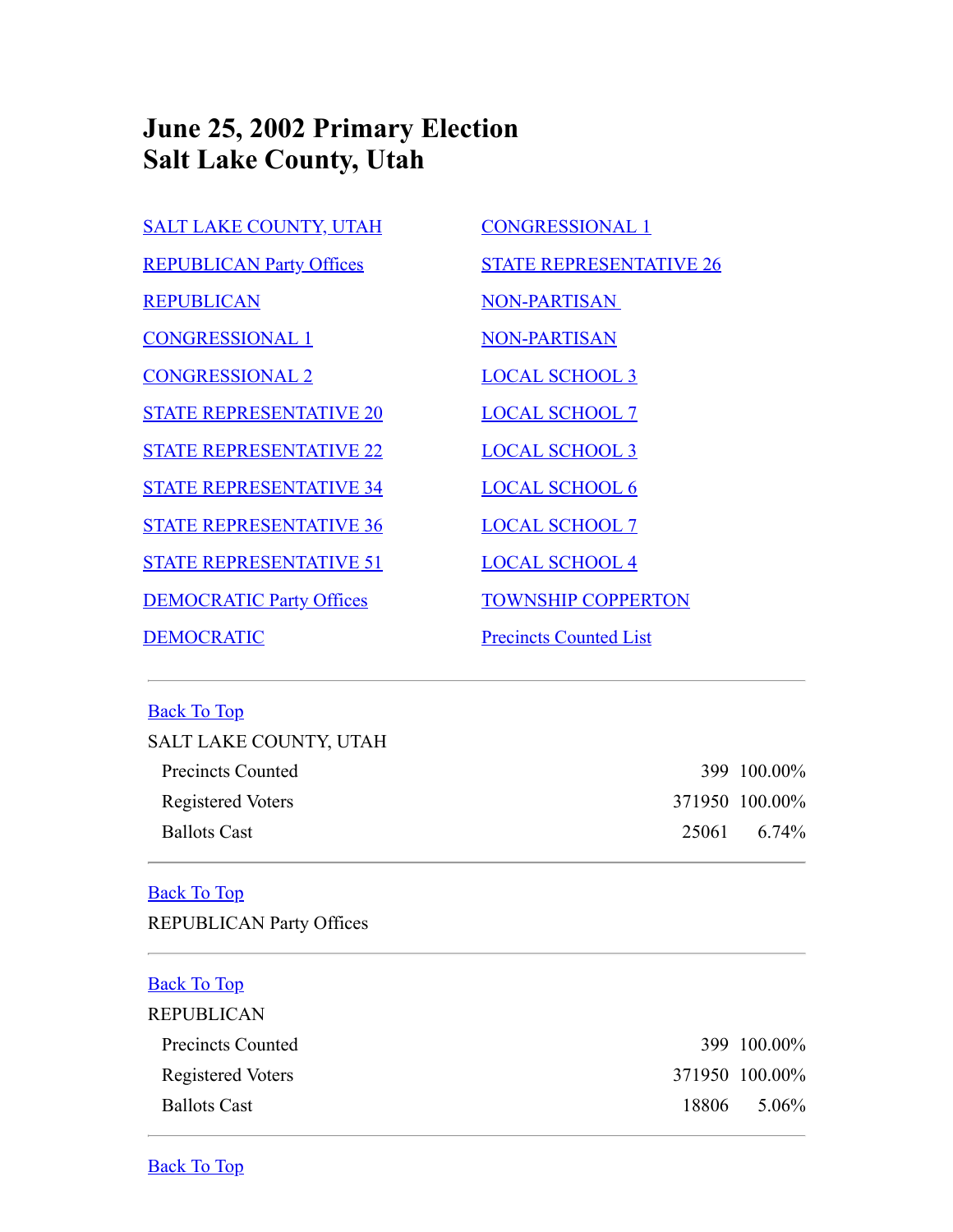<span id="page-1-2"></span><span id="page-1-1"></span><span id="page-1-0"></span>

| <b>CONGRESSIONAL 1</b>         |       |                |  |
|--------------------------------|-------|----------------|--|
| Precincts Counted              |       | 53 100.00%     |  |
| <b>Registered Voters</b>       |       | 39227 100.00%  |  |
| <b>Ballots Cast</b>            | 1557  | $3.97\%$       |  |
| US Rep Dist #1                 |       |                |  |
| <b>ROB BISHOP</b>              | 794   | 52.44%         |  |
| <b>KEVIN S. GARN</b>           | 720   | 47.56%         |  |
| <b>Back To Top</b>             |       |                |  |
| <b>CONGRESSIONAL 2</b>         |       |                |  |
| <b>Precincts Counted</b>       |       | 280 100.00%    |  |
| <b>Registered Voters</b>       |       | 261041 100.00% |  |
| <b>Ballots Cast</b>            | 15819 | 6.06%          |  |
| US Rep Dist #2                 |       |                |  |
| <b>TIM BRIDGEWATER</b>         | 7619  | 49.05%         |  |
| <b>JOHN SWALLOW</b>            | 7915  | 50.95%         |  |
| <b>Back To Top</b>             |       |                |  |
| <b>STATE REPRESENTATIVE 20</b> |       |                |  |
| <b>Precincts Counted</b>       | 2     | $100.00\%$     |  |
| <b>Registered Voters</b>       |       | 1729 100.00%   |  |
| <b>Ballots Cast</b>            | 66    | 3.82%          |  |
| St. Rep #20                    |       |                |  |
| ANN W. HARDY                   | 30    | 49.18%         |  |
| <b>LEE STEPHENS</b>            | 31    | 50.82%         |  |
| <b>Back To Top</b>             |       |                |  |
| <b>STATE REPRESENTATIVE 22</b> |       |                |  |
| <b>Precincts Counted</b>       |       | 12 100.00%     |  |
| <b>Registered Voters</b>       |       | 12405 100.00%  |  |
| <b>Ballots Cast</b>            | 364   | 2.93%          |  |
| St. Rep #22                    |       |                |  |
| RONALD M. HENLINE              | 254   | 70.56%         |  |
| JOHN H. HOHLBAUCH              | 106   | 29.44%         |  |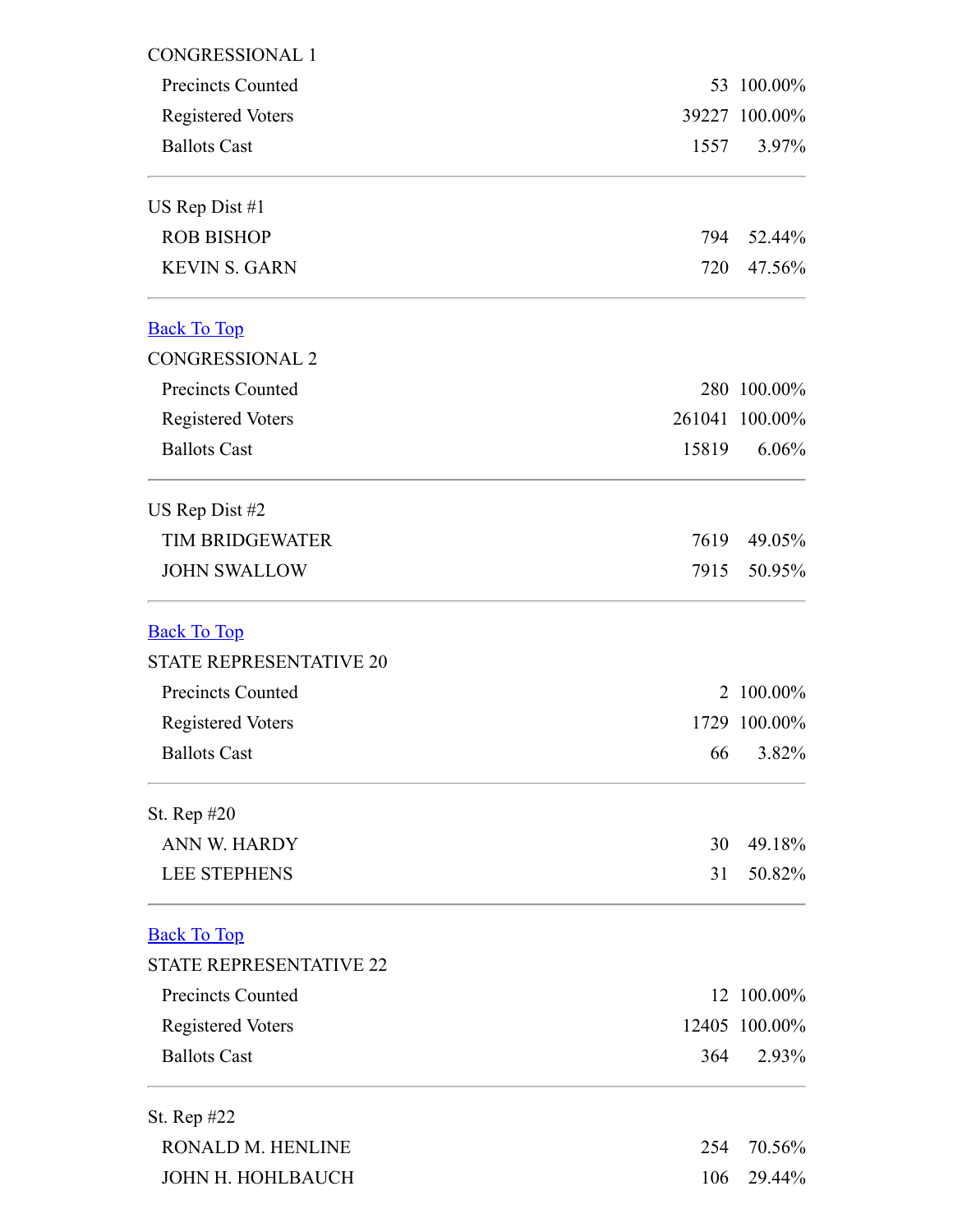<span id="page-2-1"></span><span id="page-2-0"></span>

| <b>Back To Top</b>              |      |               |
|---------------------------------|------|---------------|
| <b>STATE REPRESENTATIVE 34</b>  |      |               |
| <b>Precincts Counted</b>        |      | 14 100.00%    |
| <b>Registered Voters</b>        |      | 14490 100.00% |
| <b>Ballots Cast</b>             | 1065 | 7.35%         |
| St. Rep #34                     |      |               |
| KORY M. HOLDAWAY                | 784  | 74.52%        |
| DAVID L. ZOLMAN, SR.            | 268  | 25.48%        |
| <b>Back To Top</b>              |      |               |
| <b>STATE REPRESENTATIVE 36</b>  |      |               |
| <b>Precincts Counted</b>        |      | 22 100.00%    |
| <b>Registered Voters</b>        |      | 20043 100.00% |
| <b>Ballots Cast</b>             | 2469 | 12.32%        |
| St. Rep $#36$                   |      |               |
| <b>SUSAN LAWRENCE</b>           | 1455 | 59.83%        |
| <b>H. BLAINE WALKER</b>         | 977  | 40.17%        |
| <b>Back To Top</b>              |      |               |
| <b>STATE REPRESENTATIVE 51</b>  |      |               |
| <b>Precincts Counted</b>        |      | 14 100.00%    |
| <b>Registered Voters</b>        |      | 17401 100.00% |
| <b>Ballots Cast</b>             | 2035 | 11.69%        |
| St. Rep #51                     |      |               |
| PATRICK R. CASADAY              | 941  | 47.33%        |
| <b>GREG HUGHES</b>              | 1047 | 52.67%        |
| <b>Back To Top</b>              |      |               |
| <b>DEMOCRATIC Party Offices</b> |      |               |
|                                 |      |               |

#### <span id="page-2-4"></span><span id="page-2-3"></span><span id="page-2-2"></span>Back To Top

DEMOCRATIC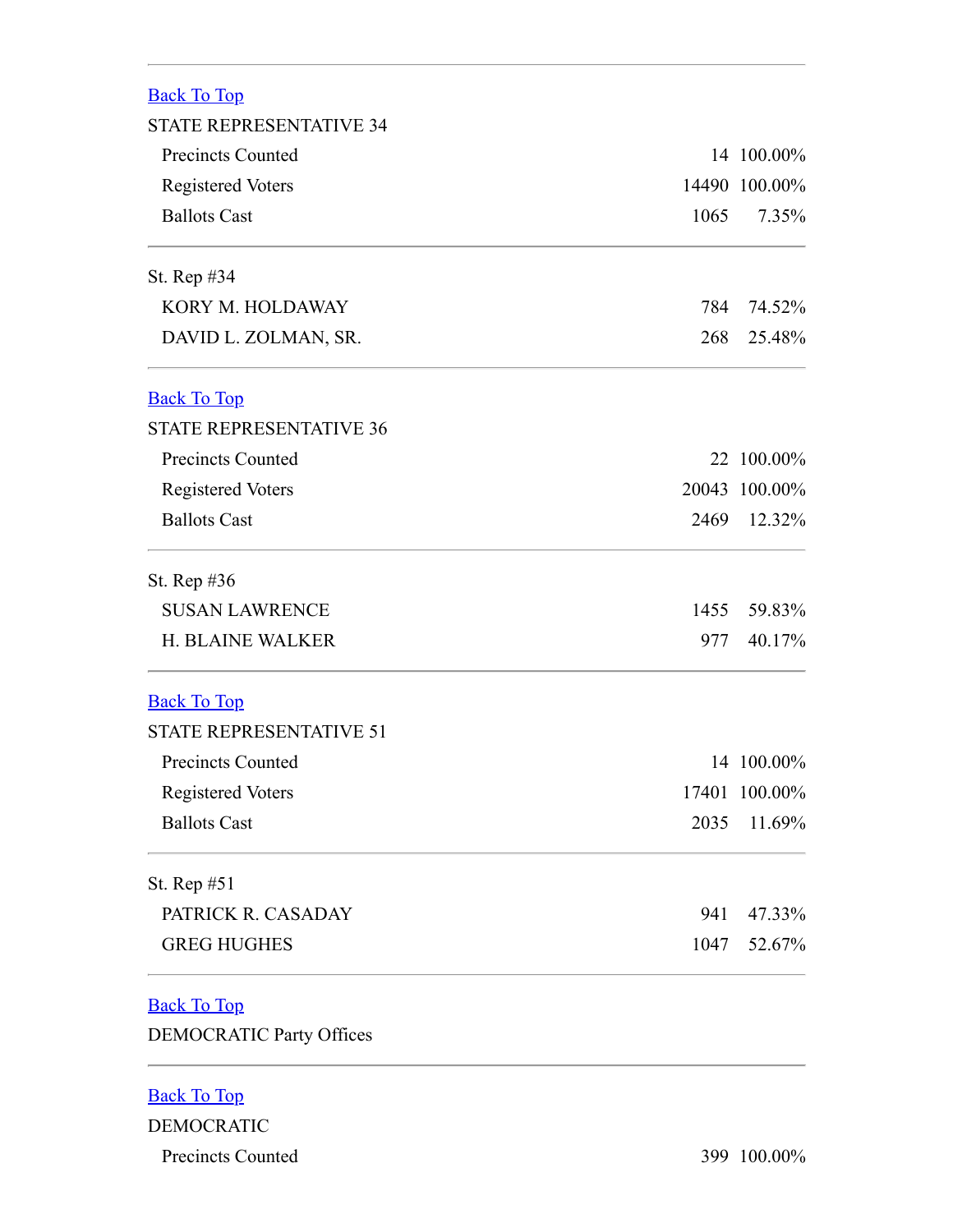<span id="page-3-4"></span><span id="page-3-3"></span><span id="page-3-2"></span><span id="page-3-1"></span><span id="page-3-0"></span>

| <b>Registered Voters</b>       |       | 371950 100.00%<br>0.71% |  |
|--------------------------------|-------|-------------------------|--|
| <b>Ballots Cast</b>            | 2648  |                         |  |
| <b>Back To Top</b>             |       |                         |  |
| <b>CONGRESSIONAL 1</b>         |       |                         |  |
| <b>Precincts Counted</b>       |       | 53 100.00%              |  |
| <b>Registered Voters</b>       |       | 39227 100.00%           |  |
| <b>Ballots Cast</b>            | 2518  | 6.42%                   |  |
| US Rep Dist $#1$               |       |                         |  |
| <b>DONALD DUNN</b>             | 1682  | 70.70%                  |  |
| <b>DAVE THOMAS</b>             | 697   | 29.30%                  |  |
| <b>Back To Top</b>             |       |                         |  |
| <b>STATE REPRESENTATIVE 26</b> |       |                         |  |
| <b>Precincts Counted</b>       |       | 14 100.00%              |  |
| <b>Registered Voters</b>       |       | 10624 100.00%           |  |
| <b>Ballots Cast</b>            | 706   | 6.65%                   |  |
| St. Rep #26                    |       |                         |  |
| ANA M. ARCHULETA               | 283   | 42.11%                  |  |
| <b>DAVID LITVACK</b>           | 389   | 57.89%                  |  |
| <b>Back To Top</b>             |       |                         |  |
| <b>NON-PARTISAN</b>            |       |                         |  |
| <b>Back To Top</b>             |       |                         |  |
| <b>NON-PARTISAN</b>            |       |                         |  |
| <b>Precincts Counted</b>       |       | 399 100.00%             |  |
| <b>Registered Voters</b>       |       | 371950 100.00%          |  |
| <b>Ballots Cast</b>            | 25061 | 6.74%                   |  |
| <b>Back To Top</b>             |       |                         |  |
| <b>LOCAL SCHOOL 3</b>          |       |                         |  |
| <b>Precincts Counted</b>       |       | 19 100.00%              |  |
| <b>Registered Voters</b>       |       | 18837 100.00%           |  |
| <b>Ballots Cast</b>            | 1038  | 5.51%                   |  |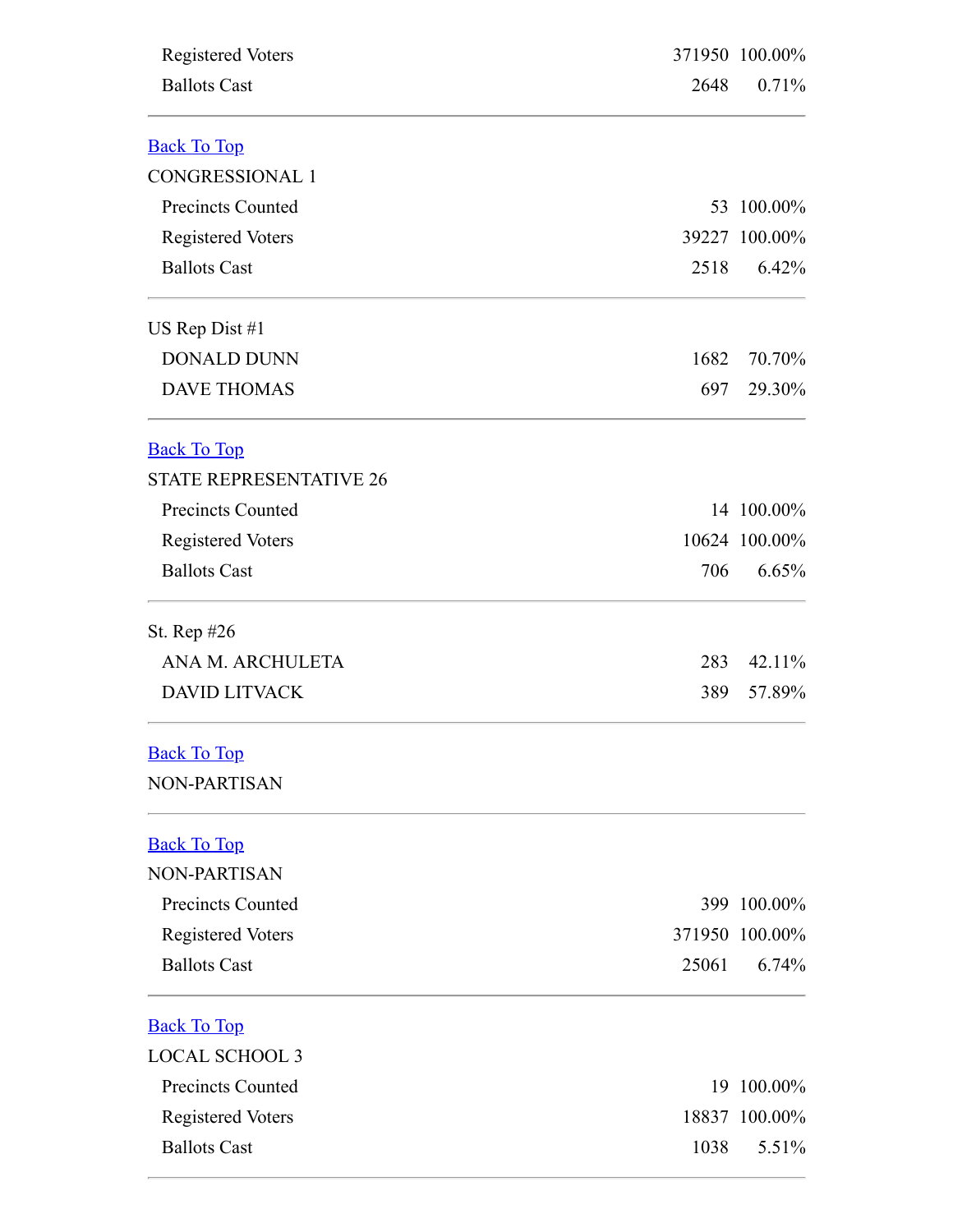<span id="page-4-1"></span><span id="page-4-0"></span>

| School Prc #3 GRANITE SCHOOL |      |               |
|------------------------------|------|---------------|
| <b>DISTRICT</b>              |      |               |
| <b>CONNIE C. BURGESS</b>     | 419  | 44.39%        |
| <b>BRENT OVERSON</b>         | 382  | 40.47%        |
| <b>STACEY D. LIDDIARD</b>    | 143  | 15.15%        |
| <b>Back To Top</b>           |      |               |
| <b>LOCAL SCHOOL 7</b>        |      |               |
| <b>Precincts Counted</b>     |      | 21 100.00%    |
| <b>Registered Voters</b>     |      | 22323 100.00% |
| <b>Ballots Cast</b>          | 1057 | 4.74%         |
| School Prc #7 GRANITE SCHOOL |      |               |
| <b>DISTRICT</b>              |      |               |
| <b>JOSEPH M. GONZALEZ</b>    |      | 74 8.23%      |
| KELLY D. KILLPACK            | 175  | 19.47%        |
| <b>CANDIDATE WITHDREW</b>    |      |               |
| <b>CANDIDATE WITHDREW</b>    |      |               |
| <b>EVA L. BELLISTON</b>      | 157  | 17.46%        |
| <b>HENRY K BERTOCH</b>       | 302  | 33.59%        |
| <b>DENISE K. DENNIS</b>      | 79   | 8.79%         |
| <b>DARRYL LARSON</b>         | 112  | 12.46%        |
| <b>Back To Top</b>           |      |               |
| <b>LOCAL SCHOOL 3</b>        |      |               |
| <b>Precincts Counted</b>     |      | 30 100.00%    |
| <b>Registered Voters</b>     |      | 32363 100.00% |
| <b>Ballots Cast</b>          | 2382 | 7.36%         |
| School Prc #3 JORDAN SCHOOL  |      |               |
| <b>DISTRICT</b>              |      |               |
| <b>SHERI T. OLSEN</b>        | 229  | 11.37%        |
| <b>CANDIDATE WITHDREW</b>    |      |               |
| <b>GARY L. ANDERSON</b>      | 347  | 17.23%        |
| <b>BRYSON GARBETT</b>        | 589  | 29.25%        |
| <b>ANN C. FORBUSH</b>        | 519  | 25.77%        |
| <b>DICK LOOMIS</b>           | 330  | 16.39%        |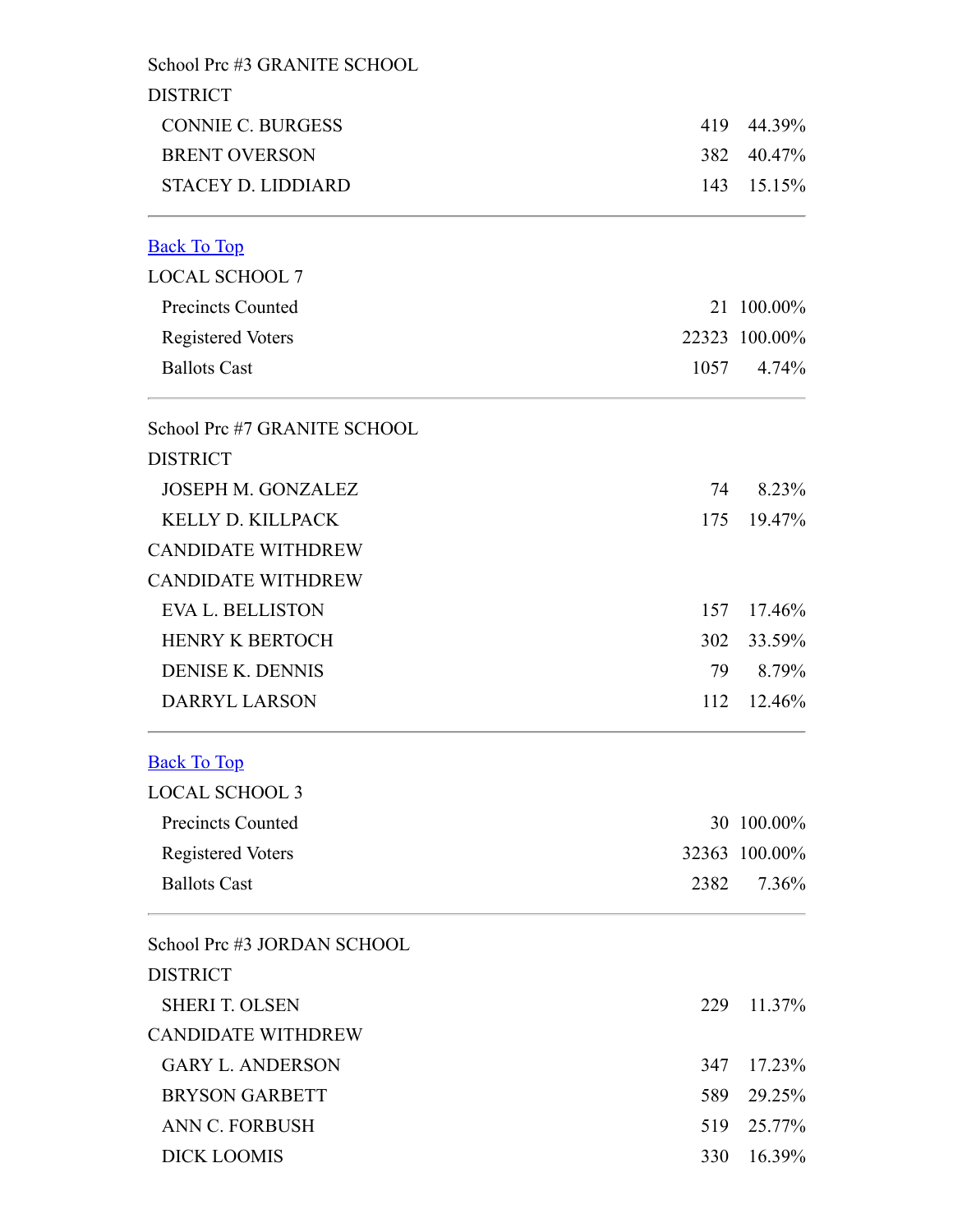#### CANDIDATE WITHDREW

<span id="page-5-1"></span><span id="page-5-0"></span>

| <b>Back To Top</b>                                                                                                                                                                     |      |               |
|----------------------------------------------------------------------------------------------------------------------------------------------------------------------------------------|------|---------------|
| <b>LOCAL SCHOOL 6</b>                                                                                                                                                                  |      |               |
| <b>Precincts Counted</b>                                                                                                                                                               |      | 32 100.00%    |
| <b>Registered Voters</b>                                                                                                                                                               |      | 23873 100.00% |
| <b>Ballots Cast</b>                                                                                                                                                                    | 1509 | $6.32\%$      |
| School Prc #6 JORDAN SCHOOL                                                                                                                                                            |      |               |
| <b>DISTRICT</b>                                                                                                                                                                        |      |               |
| <b>TANA M NIELSON</b>                                                                                                                                                                  | 145  | 12.00%        |
| <b>GEORGE J. CAYIAS</b>                                                                                                                                                                | 212  | 17.55%        |
| <b>CANDIDATE WITHDREW</b>                                                                                                                                                              |      |               |
| DAVID T. JUDD                                                                                                                                                                          | 486  | 40.23%        |
| <b>MIKE MARSHALL</b>                                                                                                                                                                   | 134  | 11.09%        |
| <b>LYNETTE PHILLIPS</b>                                                                                                                                                                | 231  | 19.12%        |
| <b>Back To Top</b>                                                                                                                                                                     |      |               |
| <b>LOCAL SCHOOL 7*</b>                                                                                                                                                                 |      |               |
| <b>Precincts Counted</b>                                                                                                                                                               |      | 21 100.00%    |
| <b>Registered Voters</b>                                                                                                                                                               |      | 22746 100.00% |
| <b>Ballots Cast</b>                                                                                                                                                                    | 790  | $3.47\%$      |
| * Mitzi Bodily was determined by a drawing, held before the Board of<br>Canvassers, as the winner of the tie vote. The drawing was held in<br>accordance with Utah Code (20A-1-304(1). |      |               |
| School Prc #7 JORDAN SCHOOL *                                                                                                                                                          |      |               |
| <b>DISTRICT</b>                                                                                                                                                                        |      |               |
| <b>RANDY BRINKERHOFF</b>                                                                                                                                                               | 429  | 56.37%        |
| <b>MELANIE BARBERI</b>                                                                                                                                                                 | 166  | 21.81%        |
| <b>MITZI BODILY</b>                                                                                                                                                                    | 166  | 21.81%        |
| * Mitzi Bodily was determined by a drawing, held before the Board of<br>Canvassers, as the winner of the tie vote. The drawing was held in<br>accordance with Utah Code (20A-1-304(1). |      |               |
|                                                                                                                                                                                        |      |               |

## <span id="page-5-2"></span>Back To Top

| LOCAL SCHOOL 4    |               |
|-------------------|---------------|
| Precincts Counted | 20 100.00%    |
| Registered Voters | 15963 100.00% |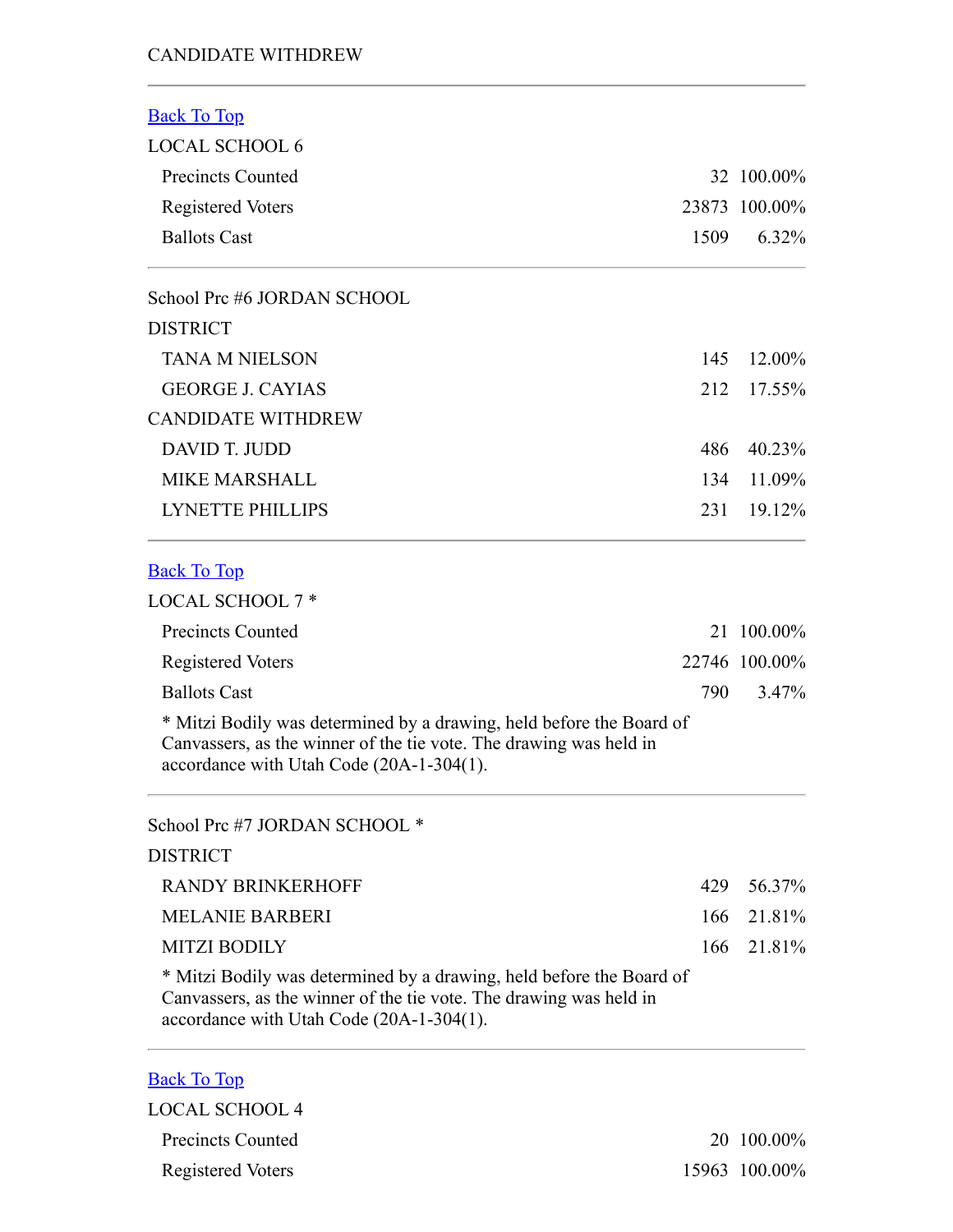<span id="page-6-0"></span>

| School Prc #4 SALT LAKE CITY |                             |             |
|------------------------------|-----------------------------|-------------|
| <b>SCHOOL DISTRICT</b>       |                             |             |
| <b>JOHN DE JONG</b>          | 236                         | 32.42%      |
| <b>NELSON R. ANDERL</b>      | 222                         | 30.49%      |
| <b>JOEL K. BRISCOE</b>       | 270                         | 37.09%      |
| <b>CANDIDATE WITHDREW</b>    |                             |             |
| <b>Back To Top</b>           |                             |             |
| <b>TOWNSHIP COPPERTON</b>    |                             |             |
| <b>Precincts Counted</b>     | $\mathbf{1}$                | 100.00%     |
| <b>Registered Voters</b>     |                             | 418 100.00% |
| <b>Ballots Cast</b>          | 46                          | 11.00%      |
| Township                     |                             |             |
| <b>AFTON BRAY BABECKI</b>    | 6                           | 13.33%      |
| <b>BOB BABECKI</b>           | $\mathcal{D}_{\mathcal{L}}$ | $4.44\%$    |
| <b>HARVEY SEAL</b>           | 37                          | 82.22%      |

## <span id="page-6-1"></span>Back To Top

Precincts Counted / Precincts Not Counted

| P <sub>001</sub>  | P <sub>002</sub>  | P <sub>00</sub> 3 | P <sub>004</sub>  | P <sub>005</sub>  | P <sub>006</sub>  | P <sub>007</sub>  | P <sub>008</sub> | P <sub>009</sub>  | P <sub>0</sub> 10 |
|-------------------|-------------------|-------------------|-------------------|-------------------|-------------------|-------------------|------------------|-------------------|-------------------|
| P <sub>011</sub>  | P012              | P <sub>0</sub> 13 | P <sub>0</sub> 14 | P <sub>0</sub> 15 | P016              | P <sub>0</sub> 17 | P018             | P <sub>0</sub> 19 | P <sub>020</sub>  |
| P <sub>021</sub>  | P <sub>022</sub>  | P <sub>023</sub>  | P <sub>024</sub>  | P <sub>025</sub>  | P <sub>026</sub>  | P <sub>027</sub>  | P <sub>028</sub> | P <sub>029</sub>  | P <sub>0</sub> 30 |
| P <sub>0</sub> 31 | P <sub>0</sub> 32 | P <sub>0</sub> 33 | P <sub>0</sub> 34 | P <sub>0</sub> 35 | P <sub>0</sub> 36 | P <sub>0</sub> 37 | P038             | P <sub>0</sub> 39 | P <sub>040</sub>  |
| P <sub>041</sub>  | P <sub>042</sub>  | P <sub>04</sub> 3 | P <sub>044</sub>  | P <sub>045</sub>  | P <sub>046</sub>  | P <sub>047</sub>  | P <sub>048</sub> | P <sub>049</sub>  | P <sub>050</sub>  |
| P <sub>051</sub>  | P <sub>052</sub>  | P053              | P <sub>054</sub>  | P <sub>055</sub>  | P <sub>056</sub>  | P <sub>057</sub>  | P058             | P <sub>059</sub>  | P <sub>060</sub>  |
| P <sub>061</sub>  | P <sub>062</sub>  | P <sub>063</sub>  | P <sub>064</sub>  | P <sub>065</sub>  | P <sub>066</sub>  | P <sub>067</sub>  | P <sub>068</sub> | P <sub>069</sub>  | P <sub>070</sub>  |
| P <sub>071</sub>  | P <sub>0</sub> 72 | P <sub>073</sub>  | P <sub>074</sub>  | P <sub>075</sub>  | P <sub>076</sub>  | P <sub>077</sub>  | P <sub>078</sub> | P <sub>079</sub>  | P <sub>0</sub> 80 |
| P <sub>081</sub>  | P <sub>0</sub> 82 | P <sub>0</sub> 83 | P084              | P085              | P <sub>0</sub> 86 | P <sub>0</sub> 87 | P088             | P089              | P <sub>090</sub>  |
| P <sub>091</sub>  | P <sub>092</sub>  | P <sub>09</sub> 3 | P094              | P <sub>095</sub>  | P096              | P <sub>097</sub>  | P098             | P <sub>099</sub>  | P <sub>100</sub>  |
| P <sub>10</sub> 1 | P <sub>102</sub>  | P <sub>103</sub>  | P <sub>104</sub>  | P <sub>105</sub>  | P <sub>106</sub>  | P <sub>107</sub>  | P <sub>108</sub> | P <sub>109</sub>  | P110              |
| P111              | P112              | P113              | P114              | P115              | P116              | P117              | P118             | P119              | P <sub>120</sub>  |
| P <sub>121</sub>  | P <sub>122</sub>  | P <sub>123</sub>  | P <sub>124</sub>  | P <sub>125</sub>  | P <sub>126</sub>  | P <sub>127</sub>  | P <sub>128</sub> | P <sub>129</sub>  | P <sub>130</sub>  |